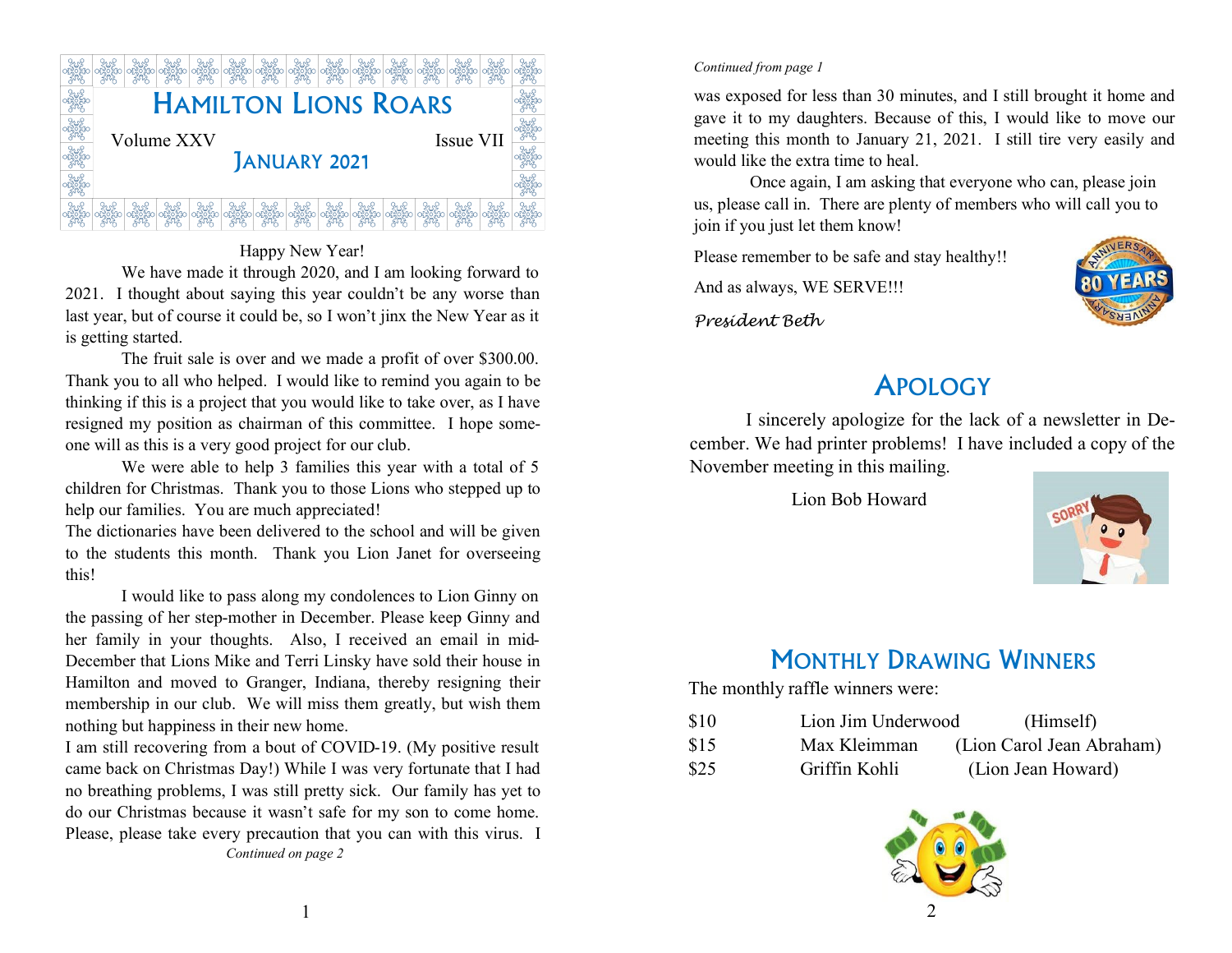## DECEMBER HAPPENINGS

We continue to meet via ZOOM. Our District Governor made his annual official visit at this meeting by way of ZOOM! DG Roger announced the awarding of the Club Excellence Award for at least the third con-



secutive year! Congratulations Members! This is a Club Award, not an individual accomplishment!!

It was also shared that Lion Bob Gick has earned a chevron for ten years of membership in the Hamilton Lions Club! It was also announced that Lion Bob Howard has attained 50 years of membership in our organization! Congratulations Lions Bob and Bob!

The Citrus Sale netted \$360.00 this year, in spite of the Coronavirus! Thanks to all who worked this project!





Thank you to the two Lions who donated  $\mathbb{Z}^*$  funding to help support our Christmas families! Because of their caring generosity the Club's share was \$500.00!

The Polar Bear plunge was canceled due

to the Health Department Guidelines. Thank you to our media friends who helped to get the word out.



The annual Gingerbread House Deco-<br> **PLUNGE** 

rating event was held as a drive through event this year. Lions Don & Becky Norris donated \$100.00 to the Club to be used to support this event.

Because of the pandemic, the Hamilton Lake Directory project has again been tabled until 2022! Lion Sigl has is asking all ad sellers to keep their packets until next year.

## HAMILTON LIONS CLUB AGENDA FOR BOARD MEETING

January 21, 2021

Opening

Add to agenda

Minutes of previous board meeting

Financial Report

OLD BUSINESS

Jack Gibson Memorial Polar Bear Plunge

**Dictionaries** 

NEW BUSINESS

Fundraising Ideas

Membership

Endorse PDG Bob Howard for a term on the Indiana Lions Foundation & Holding Corp. Member Moments

Announcements/mail/bills

Raffle/Adjournment

# **All members are invited to attend this meetings by Zoom or telephone.**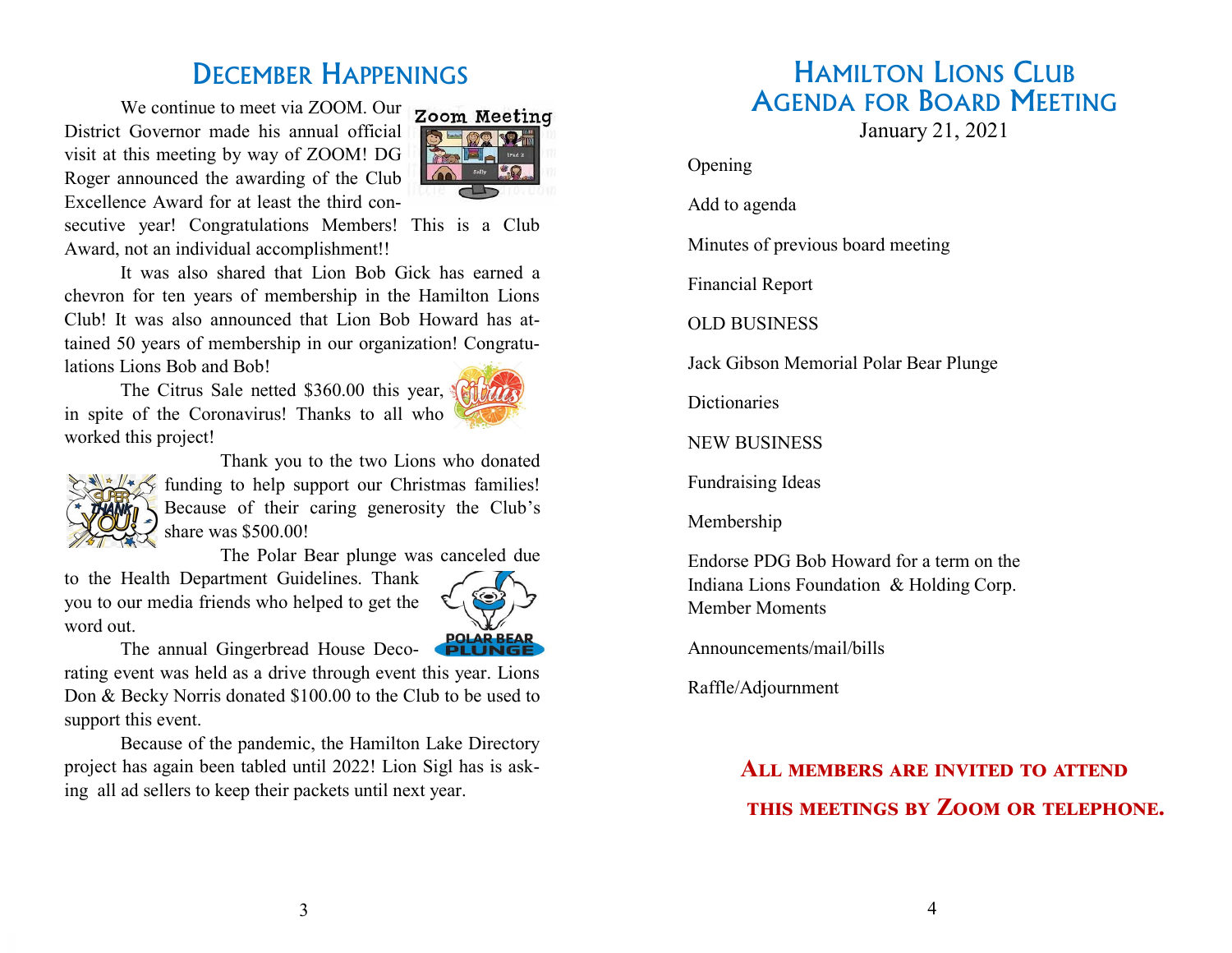January 7 Mark Gould



## ANNUAL DONATIONS

At this January meeting we will make our annual donations to our local, state and International Lions Projects including: Boomerang Backpack District B Helping Hands & Diabetes Multiple District 25-B (State) Cancer Control Eye & Tissue Bank Leader Dog for the Blind Speech & Hearing Indiana School for the Blind and Visually Impaired **L**ions **C**lubs **I**nternational **F**oundation

## **JANUARY BIRTHDAYS** TALES FROM THE TWISTER

January 19 Jean Howard January 19 Jean Howard A farmer named Clyde had a tractor accident. In court, the trucking company's fancy hot shot lawyer, was questioning Clyde. "Didn't you say, at the scene of the accident, 'I'm fine,'?" asked the lawyer.

> Clyde responded, "Well, I'll tell you what happened. I had just loaded my favorite cow, Bessie, into the..."

> "I didn't ask for any details", the lawyer interrupted. "Just answer the question, please. Did you, or did you not say, at the scene of the accident, 'I'm fine!'?"

> Clyde said, "Well, I had just got Bessie into the trailer behind the tractor and I was driving down the road...."

> The lawyer interrupted again and said, "Your Honor, I am trying to establish the fact that, at the scene of the accident, this man told the Highway Patrolman on the scene that he was just fine. Now several weeks after the accident he is trying to sue my client. I believe he is a fraud. Please tell him to simply answer the question."

> By this time, the Judge was fairly interested in Clyde's answer and said to the lawyer, "I'd like to hear what he has to say about his favorite cow, Bessie".

> Clyde thanked the Judge and proceeded. "Well, as I was saying, I had just loaded Bessie, my favorite cow, into the trailer and was driving her down the highway when this huge semi-truck and trailer ran the stop sign and smacked my John Deer Tractor right in the side. I was thrown into one ditch and Bessie was thrown into the other. I was hurting, real bad and didn't want to move. However, I could hear old Bessie moaning and groaning. I knew she was in terrible shape just by her groans.

> Shortly after the accident a Highway Patrolman came on the scene. He could hear Bessie moaning and groaning, so he went over to her. After he looked at her, and saw her fatal condition, he took out his gun and shot her between the eyes. Then the Patrolman came across the road, gun still in hand, looked at me, and said, "How are you feeling?"

"Now tell me, what the HECK would you say?"